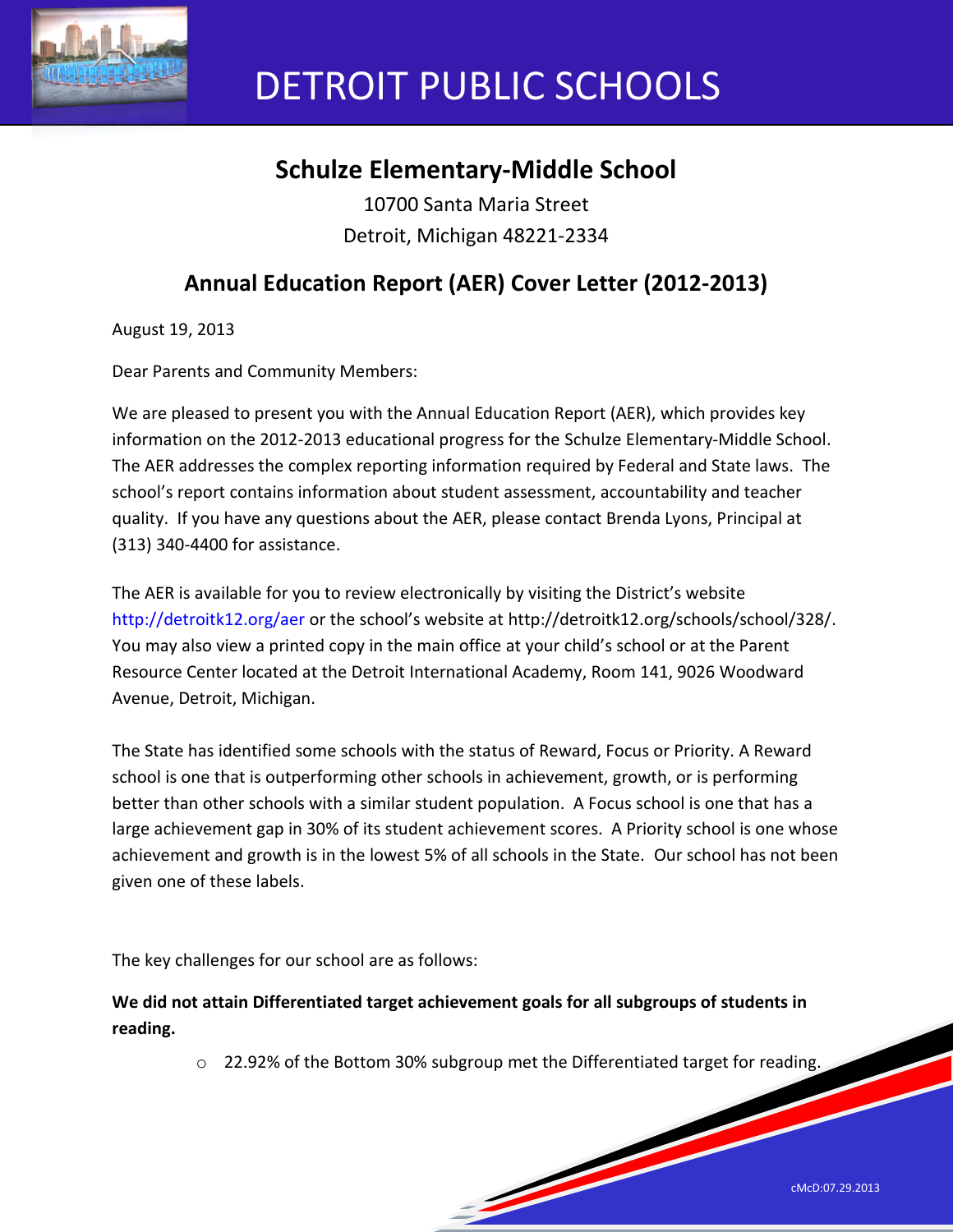**We did not attain Differentiated target achievement goals for all subgroups of students in writing.** 

 $\circ$  Only 0.0% of the Bottom 30% subgroup met the Differentiated target for writing.

**We did not attain Differentiated target achievement goals for all subgroups of students in mathematics.** 

> o Only 0.0% of the Bottom 30% subgroup met the Differentiated target for mathematics.

**We did not attain Differentiated target achievement goals for all subgroups of students in science.** 

> o Only 5.84% of the All Students; 0.0% of the Bottom 30%; 5.88% of the African American and 6.67% of the Economically Disadvantaged subgroups met the Differentiated target for science.

**We did not attain Differentiated target achievement goals for all subgroups of students in social studies.** 

> o Only 9.03% of the All Students; 0.0% of the Bottom 30%; 9.03% of the African American and 10.16% of the Economically Disadvantaged subgroups met the Differentiated target for social studies.

We are actively working to address our Michigan School Scorecard issues, accelerate student achievement and close persistent gaps in achievement. Schulze will continue to maintain our attendance goal of 90% or above by maintaining the services of an Attendance Officer. Attendance will continue to be closely monitored. Communication with parents will be ongoing to provide support and ensure students attend daily. Schulze is continuously working to improve achievement by implementing our goal and objectives identified in our School Improvement Plan. To address our learning targets, data analysis occurs on a continuous basis. In order to meet the needs of all students, adjustments in instruction may be made to our guarantee student success.

#### **Parent Involvement**

We will continue to reach out to parents through our monthly Local School Community Organization (LSCO) meetings and the DPS Parent Resource Center. Also, with the assistance of our service provider, Schulze will involve parents in workshops focusing on literacy, curriculum, technology skills, MEAP assistance, and parent enrichment. Schulze is always seeking Parent Volunteers to assist with various student activities. Parents will utilize the district's Parent Connect online system to monitor student grades, attendance and assignments.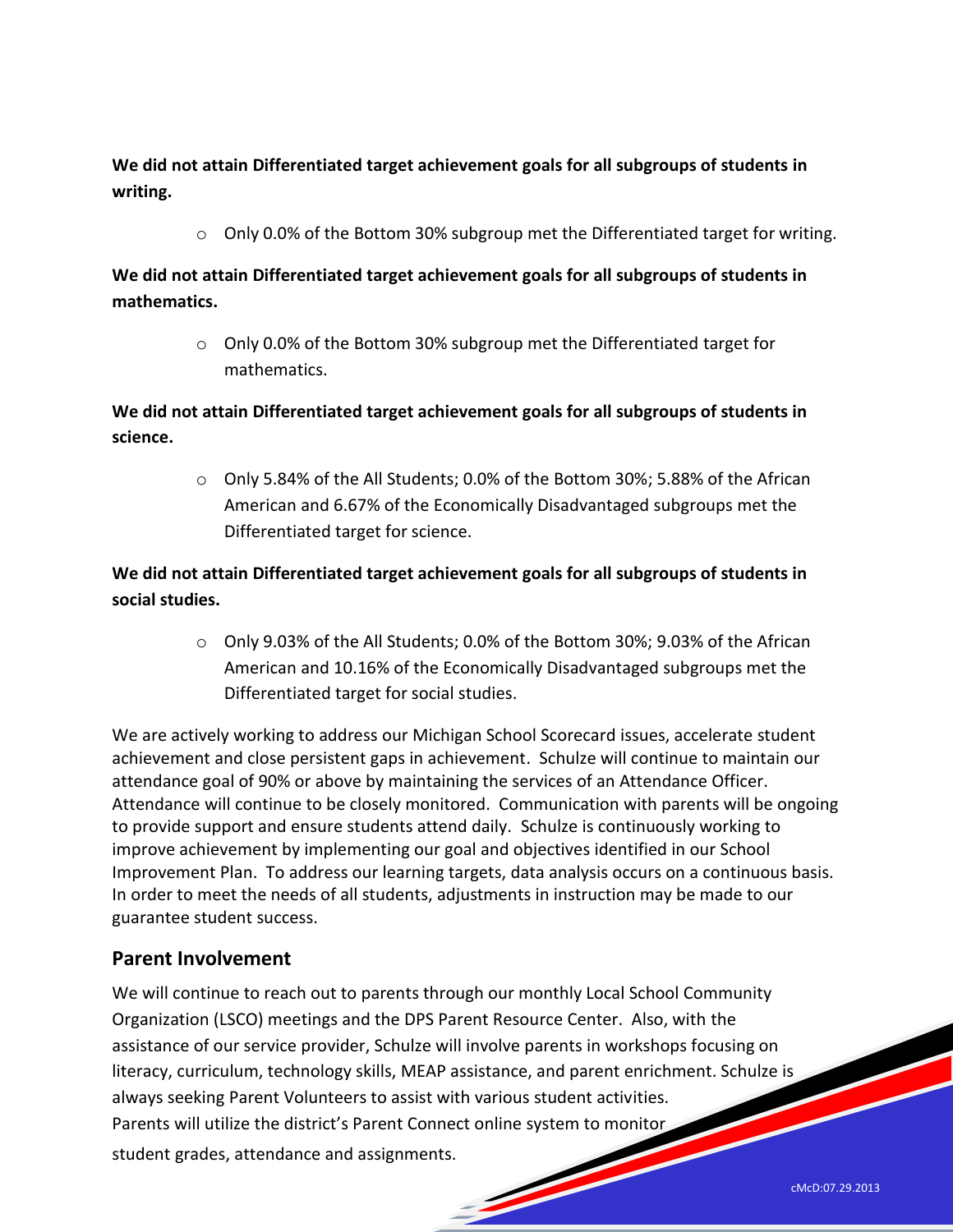State law requires that we also report additional information.

#### **Process for Assigning Pupils to the School**

During the 2011-2012 school year, Detroit Public Schools implemented the "Open Enrollment Initiative." This initiative allows students to elect to attend any Detroit Public School without being required to live within the boundary for that school. The "Open Enrollment Initiative" does not apply to the Examination High Schools or Application Schools. Parents may enroll their child(ren) in the school of their interest as long as the school has not reached capacity for their particular grade. Enrollment preference is given to students who live within the boundary of a school.

It should also be noted that transportation will not be provided for students who select a school outside of the boundary of their home school. "Open Enrollment Initiative" resources can be found on our website at: [http://detroitk12.org/resources/prospective\\_students/](http://detroitk12.org/resources/prospective_students/)

| Year      | School Improvement   |  |
|-----------|----------------------|--|
|           | <b>Status</b>        |  |
| 2012-2013 | No Status            |  |
| 2011-2012 | No AYP ~ AYP Not Met |  |

#### **School Improvement Status**

## **Detroit Public Schools' Core Curriculum:**

Consistent with the Detroit Public Schools 2013-2017 Strategic Plan, there are aggressive plans to accelerate the rate of student achievement and to ensure that students graduate with the academic and social skills necessary for success in college and the workplace.

#### **Specific curriculum actions are based on the District's strategic plan to:**

- I. Broaden Services to Address Student Needs
- II. Support Parents and Families
- III. Offer Broad/High Quality Programs
- IV. Improve Customer Service
- V. Create Safe Learning Environments
- VI. Transform Central and School based services to serve customers better

and the second contract of the contract of

VII. Improve Technology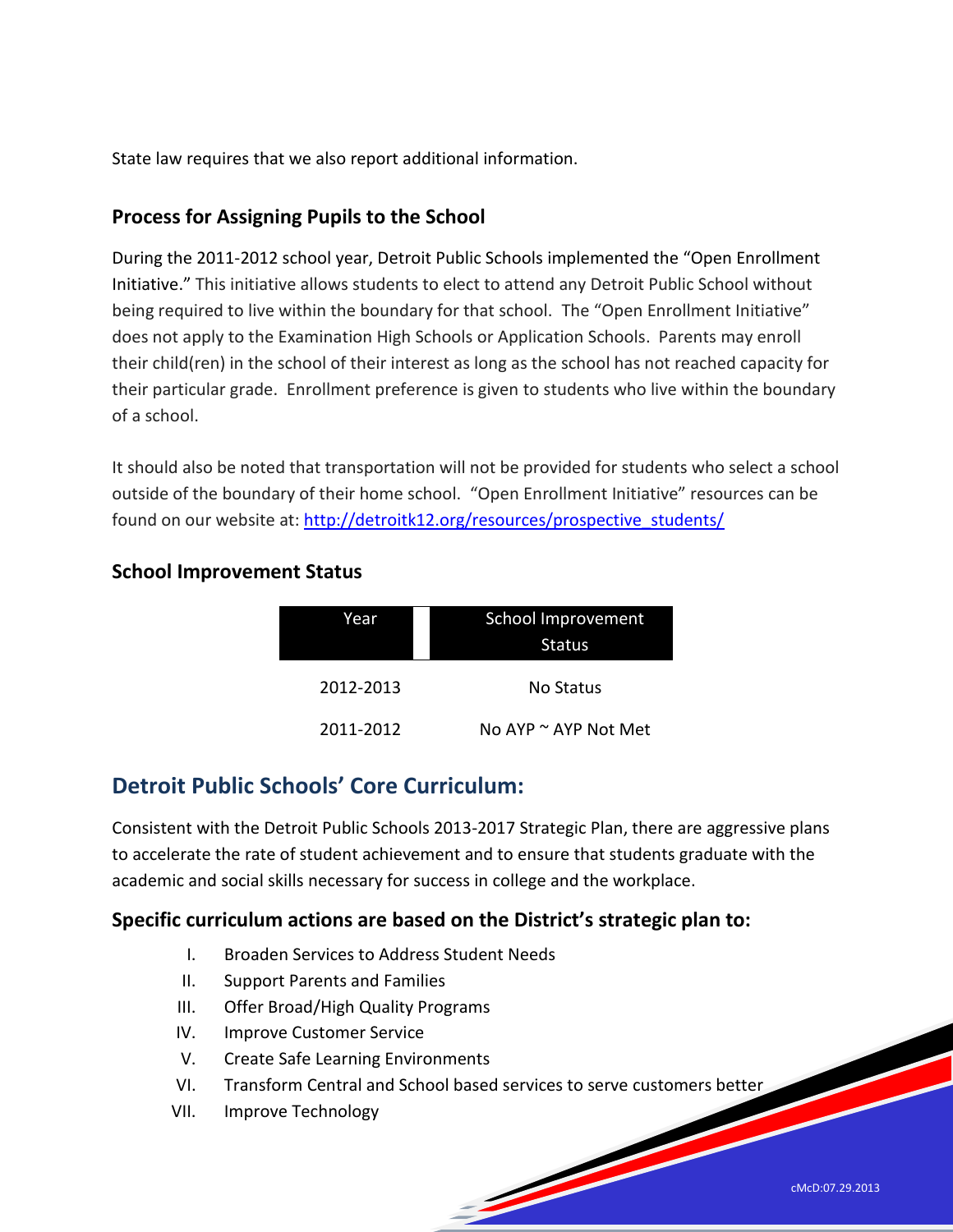### **Specific Curriculum Actions (Continued)**

- VIII. Minimize the Impacts of Change
	- IX. Foster School-Based Leadership
	- X. Celebrate and Promote Success
- XI. Ensure Fiscal Stability
- XII. Improve Attendance and Discipline

The "Neighborhood-Centered, Quality Schools," Strategic Plan, is available online at [http://detroitk12.org/content/wp-content/uploads/2013/03/Strategic\\_Plan\\_DRAFT-FINAL.pdf](http://detroitk12.org/content/wp-content/uploads/2013/03/Strategic_Plan_DRAFT-FINAL.pdf)

#### **Access to the Core Curriculum**

The instructional strategies and grade level expectations are aligned to the State standards and the NAEP. This represents the core curriculum, which is supported by the texts, materials, computer software and other school level resources used daily in the classrooms. All of the professional development activities are aligned to the core curriculum.

The implementation is a process delineated in the District Plan. This plan serves as the framework for each school's academic achievement plan.

The frequent monitoring of the implementation of these plans are conducted by the school diagnostic visits, review of the benchmark assessments, use of the teacher evaluation tool and adherence to the pacing calendar.

The variances from the State Plan can be found in the grade level expectations, which are also aligned to the higher standards of NAEP.

Parents/Guardians are offered classes to increase parenting skills, early childhood literacy, adult literacy and GED. During the school year, the Regional Parent Resource Center is a vehicle for parents and other community members to participate in regular and on-going informational and participatory sessions focused on curriculum and instruction. Learning Village (an online instructional management system), Web updates and semi-annual progress reports are a means to disseminate achievement information to educators. Parents will have the opportunity to monitor students' progress, including attendance, through **Parent Connect** in the Fall.

Detroit Public Schools Core Curriculum is currently under revision. Pacing Charts and Curriculum guides will be posted to the Division of Teaching and Learning under the Leadership page of our website in the near future.

#### **Parent Engagement**

 $\clubsuit$  Use the technology portal for parents to view daily lessons and to communicate with teachers.

<u>Services and the services of the services of the services of the series of the series of the series of the series of the series of the series of the series of the series of the series of the series of the series of the se</u>

 $\cdot \cdot$  Implement and follow through with the parent contracts.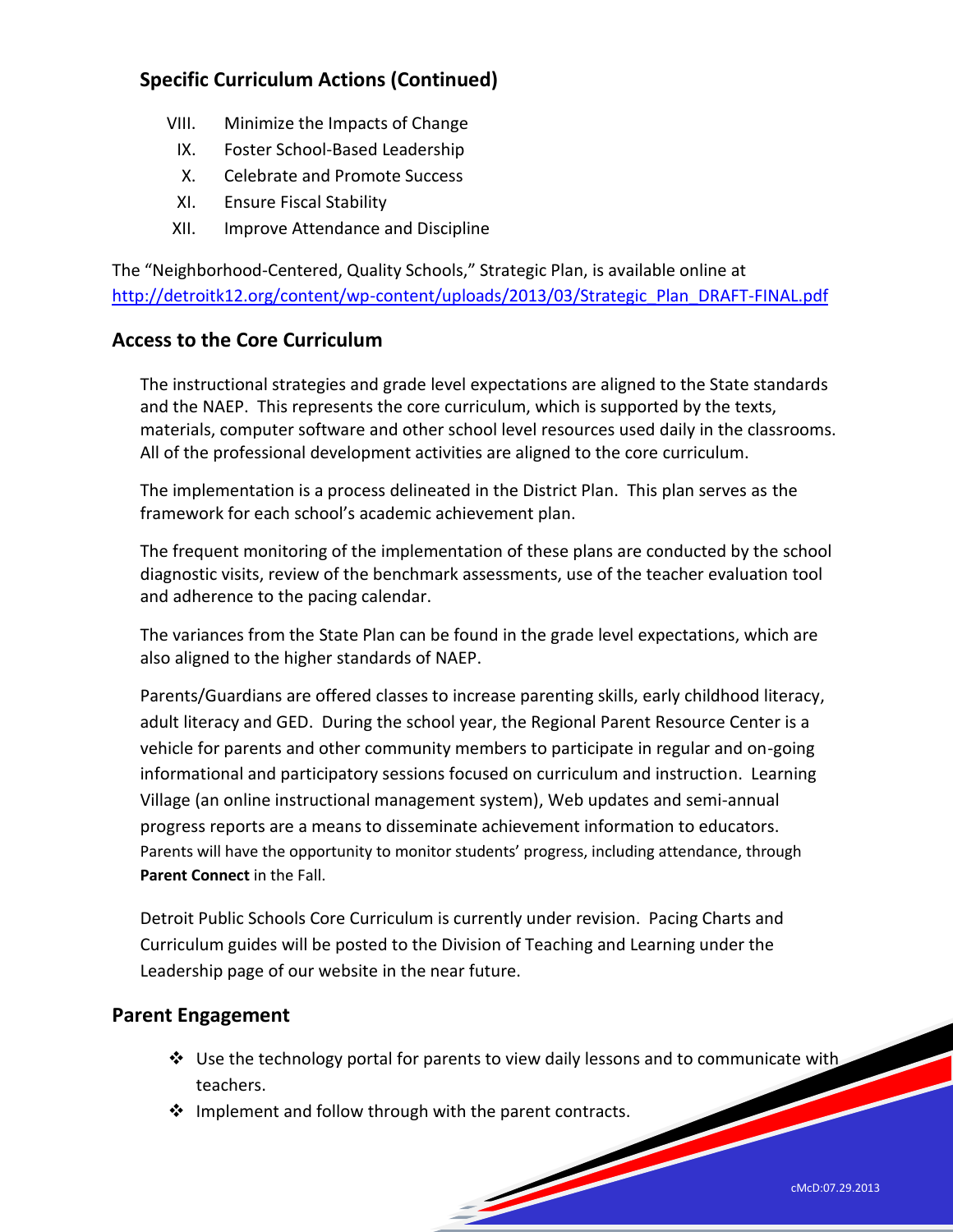$\cdot \cdot$  Use the Parent Resource Center to engage parents in innovative workshops and sessions that are practical and will result in parent support to students at home.

#### **Student Achievement Results**

Aggregate Student Achievement Results and Detroit Public Schools Quarterly NWEA~MAP Reading and Mathematics reports for Schulze Elementary-Middle School can be found on the Detroit Public Schools' web page at the Research, Evaluation and Assessment site at [http://detroitk12.org/data/rea/.](http://detroitk12.org/data/rea/) The following reports are available:

- District Profile Report
- Combined School Profile Reports
- Individual School Profile Reports
- Adequate Yearly Progress (AYP) Reports
- Michigan Accountability Scorecard Report
- Annual Education Report

#### **Parent-Teacher Conferences (Interactions):**

| School Year | <b>Total Parent</b><br><b>Interactions</b> | Percent |
|-------------|--------------------------------------------|---------|
| 2012-2013   | 808                                        | 28.3%   |
| 2011-2012   | 634                                        | 18.0%   |

The Detroit Public Schools' Office of Research, Evaluation, Assessment and Accountability has developed a data collection system which has enabled the District to comply with the Annual Education Report criteria of identifying the number and percent of students represented by parents at Parent-Teacher Conferences.

- 1.0 Data from the PTC Forms represent "parent interactions" with teachers, per school, per card marking.
- 2.0 Parent Interaction Definition: During Parent-Teacher Conferences (and in some instances school open houses) Schools/Teachers are advised to have each parent participant provide a parent signature-a parent may not sign for a student if they did not talk about that student.
- 3.0 Several DPS schools had a very high percentage of reported parent interactions. This may be due to a number of reasons. In at least seven (7) instances, the calculated percentages are in excess of 100%.

**Soldiers**